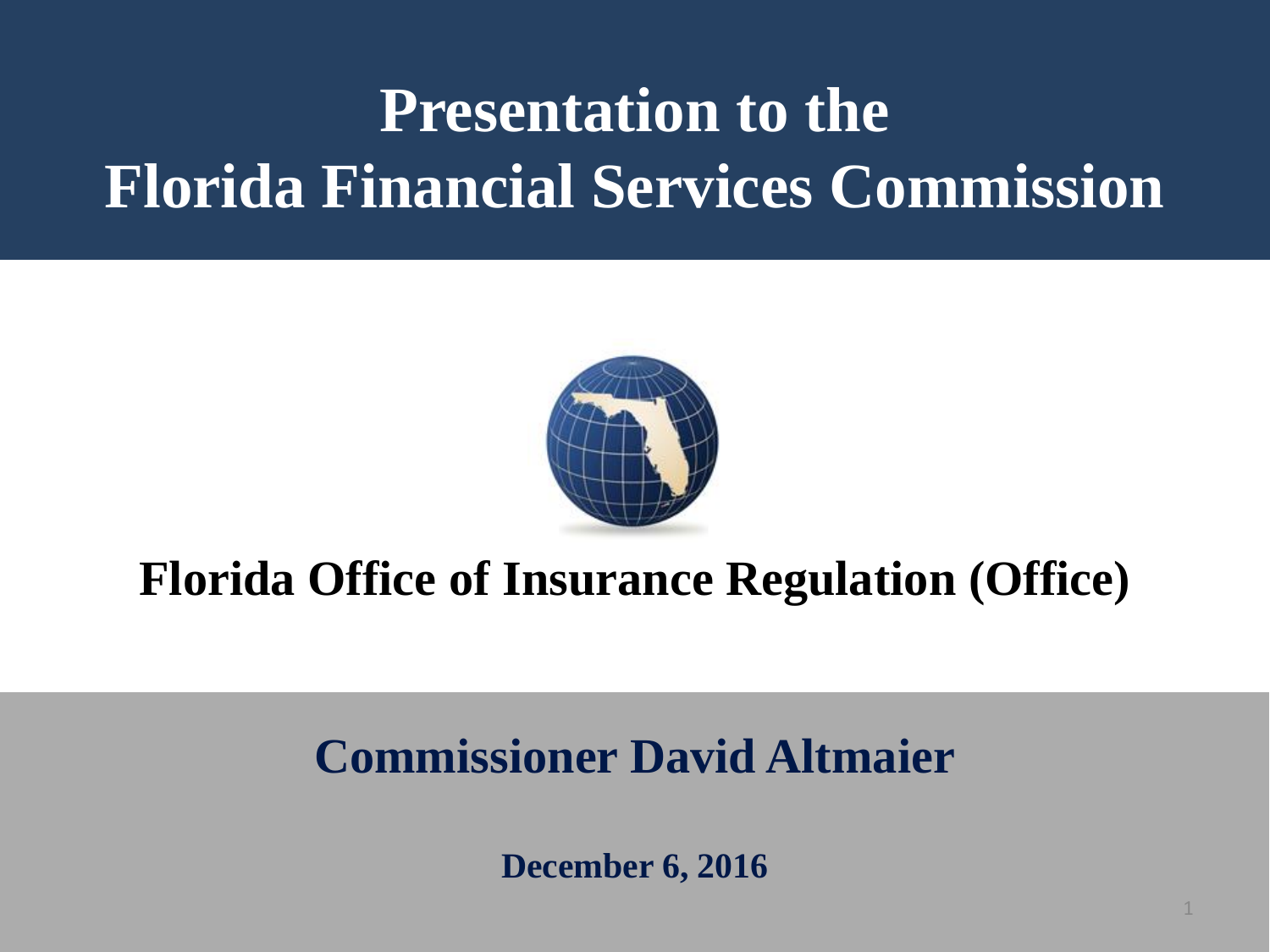## **Presentation Agenda**



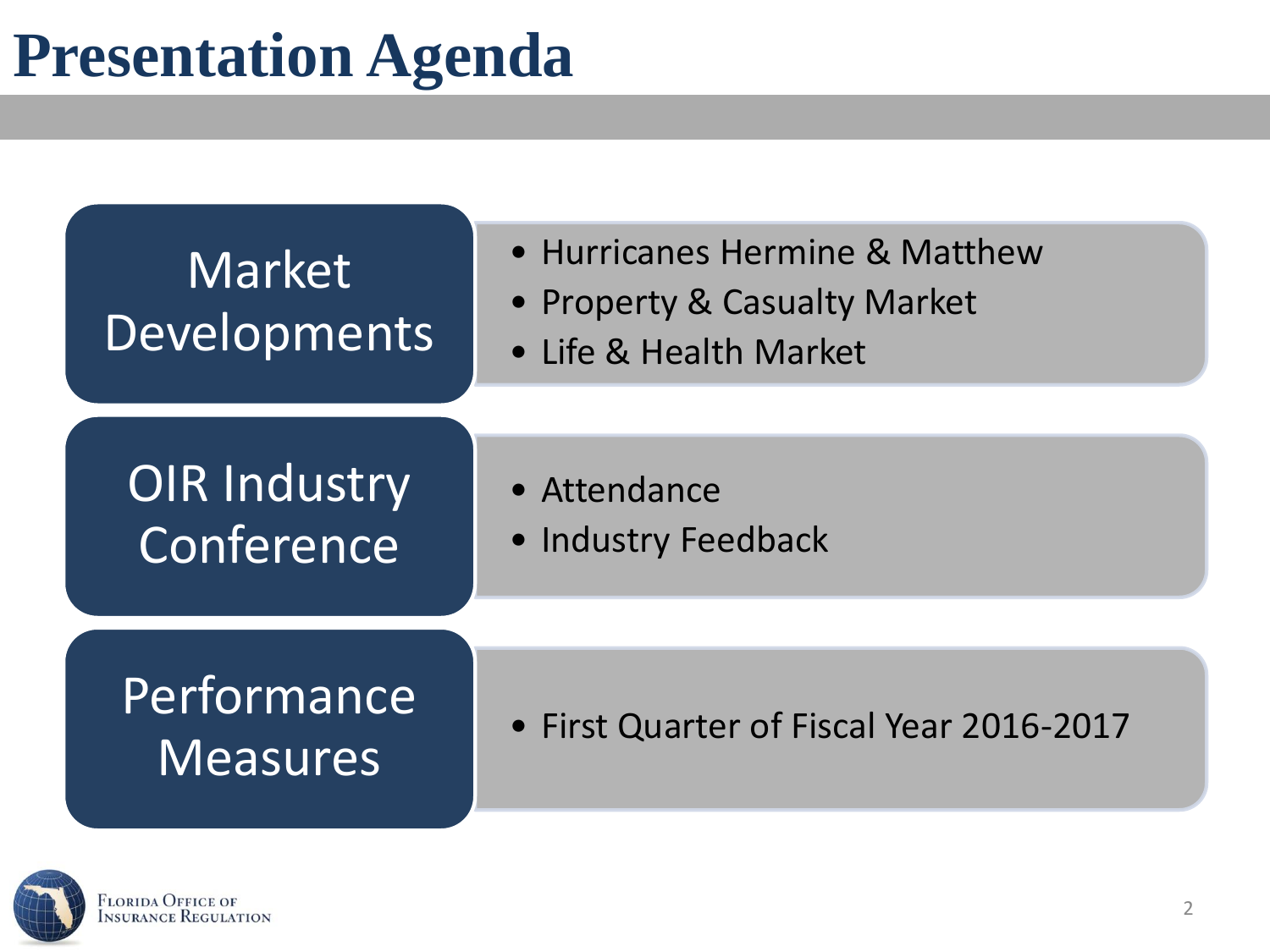# **Property & Casualty**

**Activities, Accomplishments, and Opportunities**

### **Selected Activities & Accomplishments**

- Hurricane Hermine and Matthew disaster reporting data calls providing claims and exposure data
- Established 2017 personal and commercial rates for Citizens Property Insurance Corporation
- 2016 Pinnacle Report found a 23.2% reduction in total Personal Injury Protection (PIP) costs attributable to HB 119

#### **Estimated Statewide Average Change: Repeal of No-Fault**

| <b>Scenario</b>            | <b>Impact on Liability</b><br><b>Coverages</b> | <b>Impact on All Major</b><br><b>Coverages</b> |  |  |
|----------------------------|------------------------------------------------|------------------------------------------------|--|--|
| Without Purchasing Med Pay | $-9.60%$                                       | $-6.70%$                                       |  |  |
| Optional \$2,500 Med Pay   | $-4.90\%$                                      | $-3.40%$                                       |  |  |
| Optional \$5,000 Med Pay   | $-1.00\%$                                      | $-0.70%$                                       |  |  |

*Note: Changes are representative of an average policyholder that purchases a full coverage policy*



### **Opportunities**

- Continuing to monitor the statewide impact of third-party claims on homeowners insurance rates
- Fostering a private flood insurance market
- Adapting to new business models (e.g. ridesharing, home-sharing)
- Trade secret protections preventing the public's access to company information available through the Quarterly & Supplemental Reporting (QUASR) system online
- Continued soft reinsurance market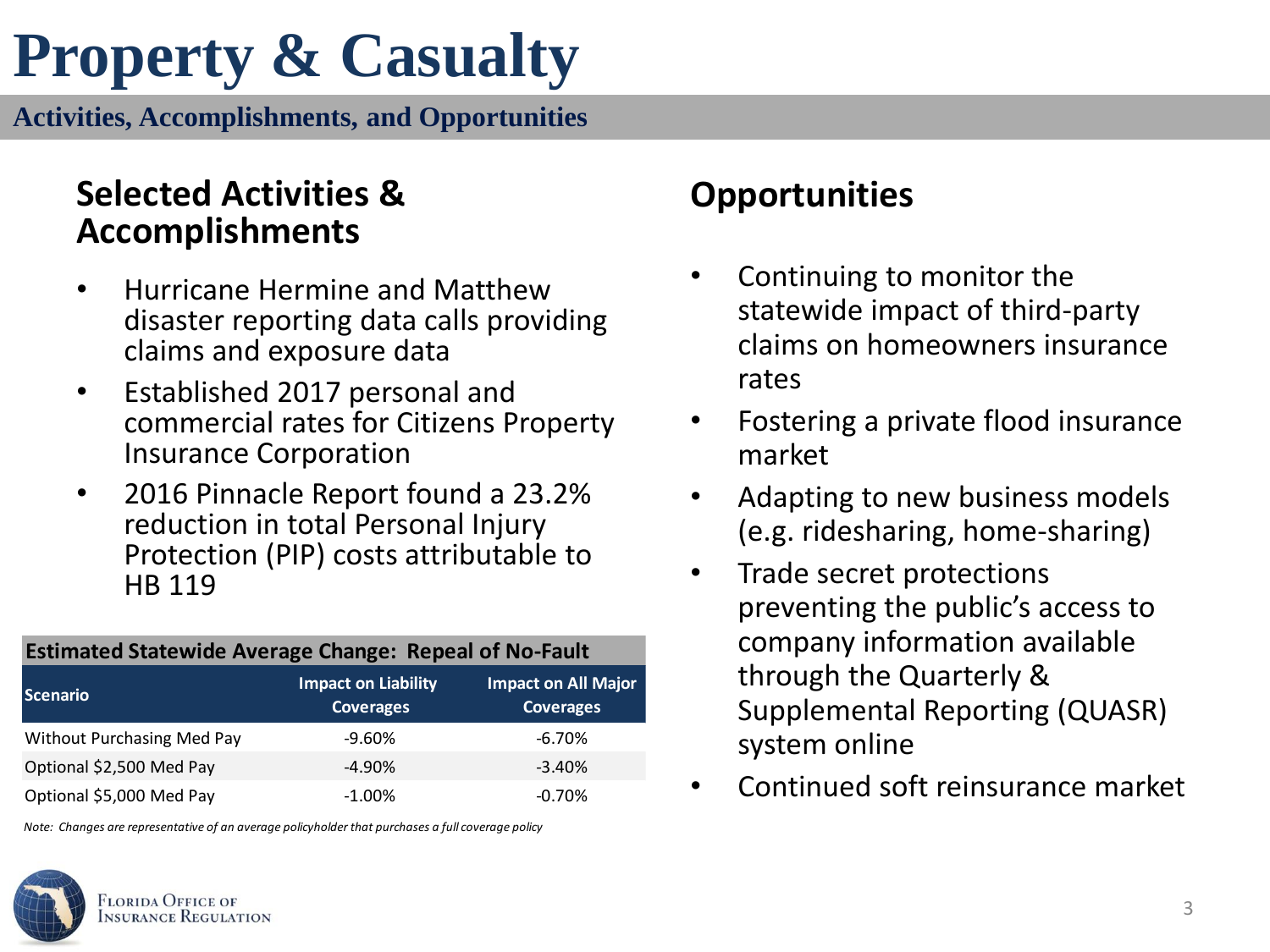## **Property & Casualty**

**Hurricane Claims Tracking**

## **Hurricane Hermine**

## **As of November 22:**

- 18,275 statewide claims reported
- \$95 million est. insured losses
- 69.3% claims closed
- Final reporting due December 7

## **Hurricane Matthew**

## **As of October 28:**

- 100,589 statewide claims reported
- \$606 million est. insured losses
- 42.7% of claims closed
- Final reporting due January 6

**\*The Office has developed an interactive Excel workbook where Florida consumers and stakeholders can download and view claims on the county level and by various lines of business. Visit [www.floir.com](http://www.floir.com/) and select "Hurricane Claims Data"** 

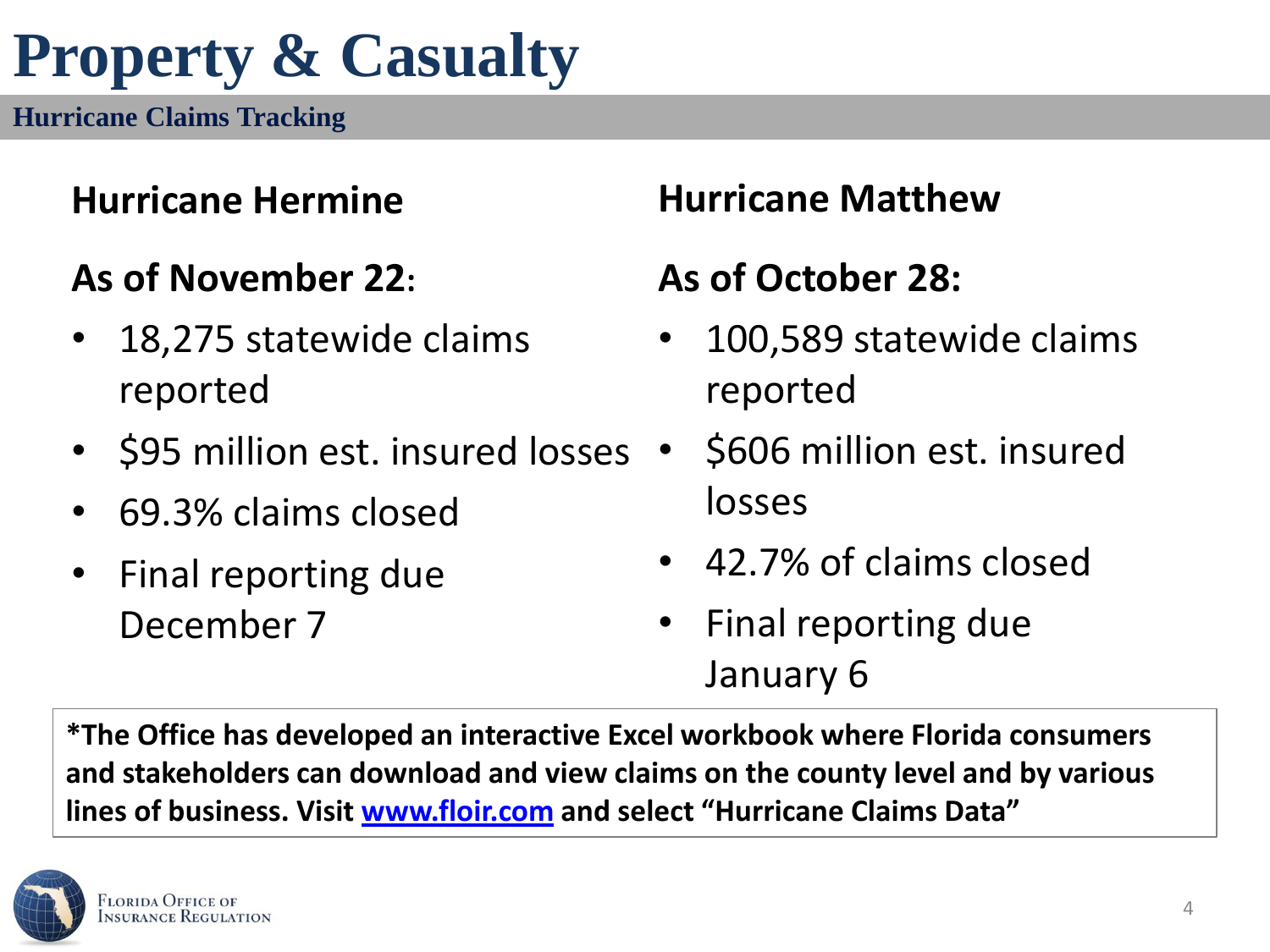# **Property & Casualty**

### **Hurricane Claims Tracking Workbook (e.g. Matthew as of October 28, 2016**)

#### **Reporting from the Matthew Catastrophe Reporting Form**

| <b>Reporting from the Matthew Catastrophe Reporting Form</b><br>as of October 28, 2016 |                        |                                      |                                          |                                              |                                        |                                           |  |  |
|----------------------------------------------------------------------------------------|------------------------|--------------------------------------|------------------------------------------|----------------------------------------------|----------------------------------------|-------------------------------------------|--|--|
| <b>Lines of Business</b>                                                               | <b>Sub-Lines</b>       | <b>Number</b><br>of<br><b>Claims</b> | <b>Closed</b><br><b>Claims</b><br>(paid) | <b>Closed</b><br><b>Claims</b><br>(not paid) | <b>Number</b><br><b>Claims</b><br>Open | Percent<br><b>Claims</b><br><b>Closed</b> |  |  |
| <b>Residential Property</b>                                                            |                        | 85,473                               | 19,101                                   | 19,588                                       | 46,784                                 | 45.3%                                     |  |  |
|                                                                                        | Homeowners             | 69.935                               | 15,125                                   | 16.990                                       | 37,820                                 | 45.9%                                     |  |  |
|                                                                                        | Dwelling               | 9,313                                | 2,236                                    | 1.840                                        | 5,237                                  | 43.8%                                     |  |  |
|                                                                                        | Mobile Homeowners      | 5,854                                | 1,732                                    | 717                                          | 3,405                                  | 41.8%                                     |  |  |
|                                                                                        | Commercial Residential | 371                                  | 8                                        | 41                                           | 322                                    | 13.2%                                     |  |  |
| <b>Commercial Property</b>                                                             |                        | 4,872                                | 222                                      | 551                                          | 4,099                                  | 15.9%                                     |  |  |
| Flooding                                                                               |                        | 4,245                                | 105                                      | 320                                          | 3,820                                  | 10.0%                                     |  |  |
|                                                                                        | Private Flood          | 106                                  | 63                                       | 25                                           | 18                                     | 83.0%                                     |  |  |
|                                                                                        | Federal Flood          | 4,139                                | 42                                       | 295                                          | 3,802                                  | 8.1%                                      |  |  |
| <b>Business Interruption</b>                                                           |                        | 163                                  | 19                                       | 25                                           | 119                                    | 27.0%                                     |  |  |
| <b>Other Lines of Business</b>                                                         |                        | 5,836                                | 2.424                                    | 629                                          | 2.783                                  | 52.3%                                     |  |  |
| <b>TOTALS</b>                                                                          |                        | 100.589                              | 21.871                                   | 21.113                                       | 57.605                                 | 42.7%                                     |  |  |

**The Excel workbooks give current and previous overall market summaries, county summaries and allows users to search any Florida county for individual claim details.** 

### **Visit [www.floir.com](http://www.floir.com/)**

**County Summary Report from the Matthew Catastrophe Reporting Form** *as of October 28, 2016*



#### VOLUSIA - Return to County Overview

| <b>VOLUSIA - Return to County Overview</b> |                                      |                                          |                                              |                                        |                                           |  |  |
|--------------------------------------------|--------------------------------------|------------------------------------------|----------------------------------------------|----------------------------------------|-------------------------------------------|--|--|
| <b>Sub-Lines</b>                           | <b>Number</b><br>of<br><b>Claims</b> | <b>Closed</b><br><b>Claims</b><br>(paid) | <b>Closed</b><br><b>Claims</b><br>(not paid) | <b>Number</b><br><b>Claims</b><br>Open | Percent<br><b>Claims</b><br><b>Closed</b> |  |  |
| <b>Homeowners</b>                          | 20,075                               | 4,577                                    | 3,876                                        | 11,622                                 | 42.1%                                     |  |  |
| Dwelling                                   | 3,099                                | 857                                      | 481                                          | 1,761                                  | 43.2%                                     |  |  |
| Mobilehome                                 | 2,674                                | 620                                      | 222                                          | 1,832                                  | 31.5%                                     |  |  |
| Commercial Residential                     | 156                                  |                                          | 18                                           | 137                                    | 12.2%                                     |  |  |
| <b>Commercial Property</b>                 | 1,614                                | 78                                       | 136                                          | 1,400                                  | 13.3%                                     |  |  |
| Private Flood                              | 36                                   | 23                                       | 10                                           | 3                                      | 91.7%                                     |  |  |
| Federal Flood                              | 215                                  | $\mathbf{0}$                             | 24                                           | 191                                    | 11.2%                                     |  |  |
| Business Interruption                      | 45                                   | 5                                        | 7                                            | 33                                     | 26.7%                                     |  |  |
| Other LOBs                                 | 1,180                                | 536                                      | 100                                          | 544                                    | 53.9%                                     |  |  |
| Total                                      | 29,094                               | 6,697                                    | 4,874                                        | 17,523                                 | 39.8%                                     |  |  |

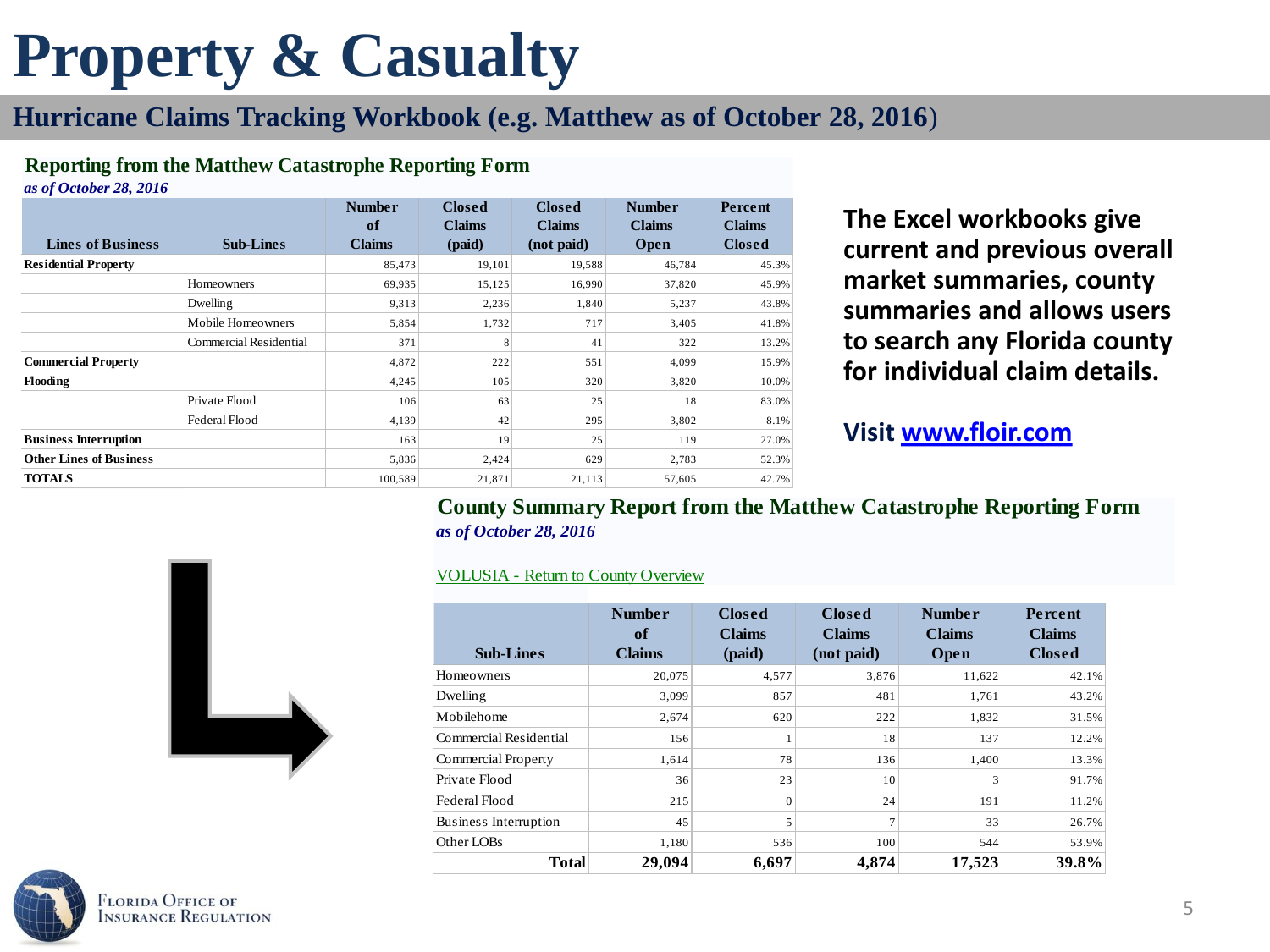# **Life & Health**

**Activities, Accomplishments, and Opportunities**

## **Selected Activities & Accomplishments**

- The Office has approved Small Group and Individual PPACA compliant health plans for 2017.
- An ambitious and innovative approach to help reduce the impact of rising Long-Term Care premiums:
	- Extended rate guarantees
	- Multi-year phase-in of rate increases
	- Rate increase alternatives (flexible benefit periods, reduced inflation coverage)
	- Lapse protection
- The Office is preparing to implement SB 1308, effective on 1/1/2017, which modernized Life Insurer solvency regulation

### **Opportunities**

- Establish proper reserving requirements for CCRC's to improve protections for Florida seniors.
- Working with the health insurance industry to navigate through significant shifts in market and regulatory dynamics
- Assessing consumer protection concerns in the face of a contracting health insurance market.
- Working to create consumer choice in the face of rising Long-Term Care premiums and reduce obstacles to innovation for Long-Term Care insurers.
- Modernization of HMO solvency regulation.

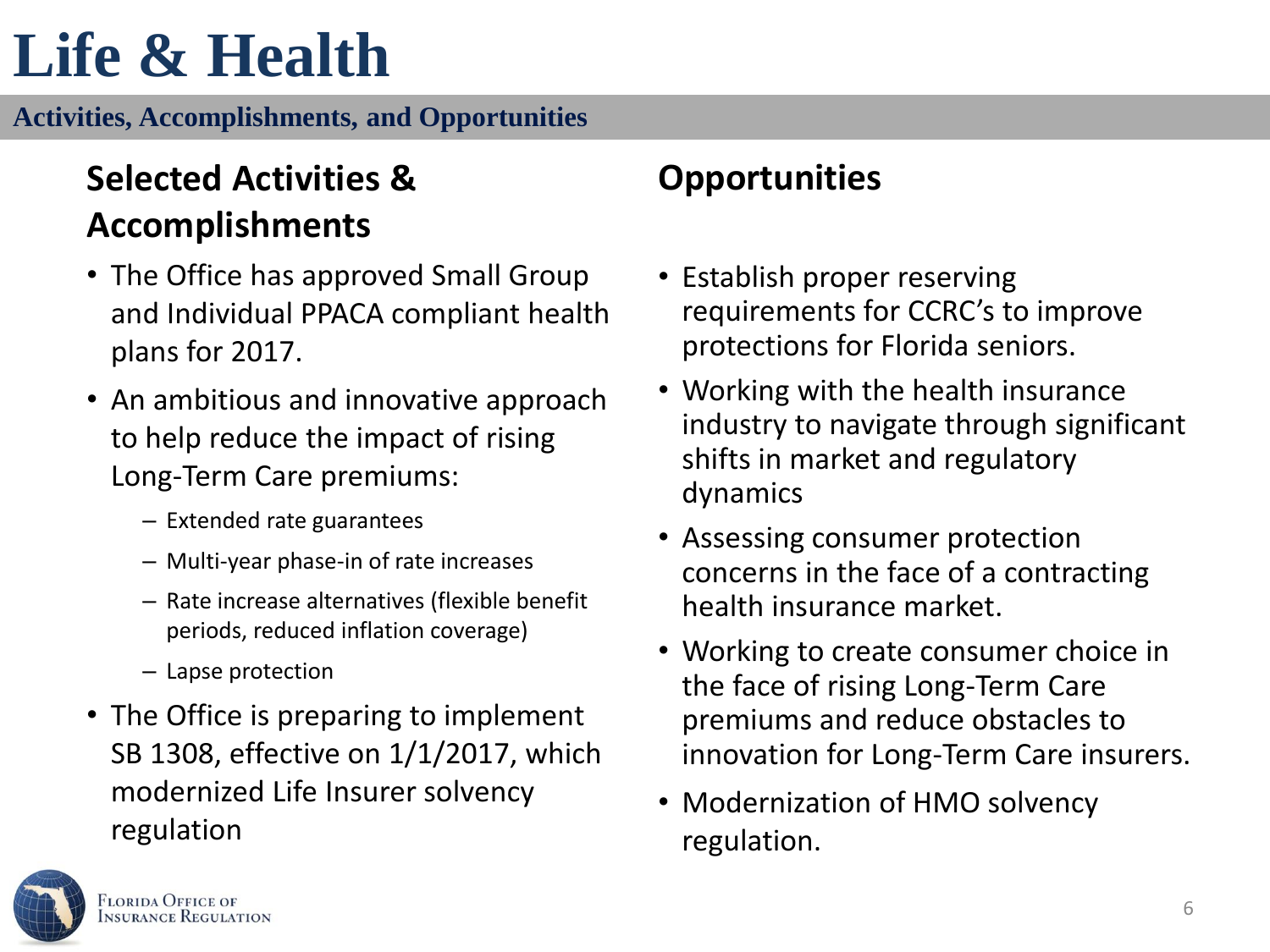# **Life & Health**

### **ACA Individual Market Average Monthly Premiums**

### **Individual PPACA Market Monthly Premiums for Plan Year 2017**

|    | <b>Company</b>                                                                                                          | <b>Network</b><br>Type <sup>(1)</sup> | Offering Plans On<br>the Federal<br>$\text{Exchange}^{(2)}$ | Florida File<br>Log Number<br>On Exchange | Average 2016 Monthly<br>Premium <sup>(3)</sup> per Person<br>for Actual 2016<br><b>Enrollment</b> | Average 2017 Monthly<br>Premium <sup>(3)</sup> per Person<br>for Actual 2016<br><b>Enrollment</b> | Average<br>Percentage Change<br>$\text{Required}^{(4)}$ | Average<br>Percentage<br>Change<br>App roved <sup>(4)</sup> |  |  |
|----|-------------------------------------------------------------------------------------------------------------------------|---------------------------------------|-------------------------------------------------------------|-------------------------------------------|---------------------------------------------------------------------------------------------------|---------------------------------------------------------------------------------------------------|---------------------------------------------------------|-------------------------------------------------------------|--|--|
|    | Blue Cross and Blue Shield of Florida, Inc.<br><b>EPO</b><br>\$457<br>\$544<br>19.0%<br>On and Off<br>16-10386<br>14.5% |                                       |                                                             |                                           |                                                                                                   |                                                                                                   |                                                         |                                                             |  |  |
| 2  | Celtic Insurance Company                                                                                                | EPO                                   | On and Off                                                  | 16-10375                                  | \$337                                                                                             | \$404                                                                                             | 4.3%                                                    | 20.0%                                                       |  |  |
| 3. | FLORIDA HEALTH CARE PLAN, INC.                                                                                          | HMO.                                  | On and Off                                                  | 16-10365                                  | \$525                                                                                             | \$606                                                                                             | 12.3%                                                   | 15.4%                                                       |  |  |
| 4  | Health First Commercial Plans, Inc.                                                                                     | HMO                                   | On and Off                                                  | 16-10155                                  | \$433                                                                                             | \$484                                                                                             | 8.4%                                                    | 11.7%                                                       |  |  |
| 5. | Health Options, Inc.                                                                                                    | HMO                                   | On and Off                                                  | 16-10387                                  | \$406                                                                                             | \$483                                                                                             | 13.8%                                                   | 18.9%                                                       |  |  |
| 6  | Humana Medical Plan, Inc.                                                                                               | HMO.                                  | On and Off                                                  | 16-10143                                  | \$340                                                                                             | \$465                                                                                             | 43.6%                                                   | 36.8%                                                       |  |  |
| 7  | Molina Healthcare of Florida, Inc.                                                                                      | HMO.                                  | On and Off                                                  | 16-10201                                  | \$340                                                                                             | \$399                                                                                             | 10.6%                                                   | 17.4%                                                       |  |  |
| 8  | Harken Health Insurance Company                                                                                         | HMO.                                  | On and Off                                                  | 16-10241                                  | <b>N/A</b>                                                                                        | <b>N/A</b>                                                                                        | N/A                                                     | Withdrawn                                                   |  |  |
|    | Off Exchange Only                                                                                                       |                                       |                                                             |                                           |                                                                                                   |                                                                                                   |                                                         |                                                             |  |  |
| 9  | Aetna Health Inc. (a FL corp.)                                                                                          | HMO                                   | Off-Exchange                                                | 16-09992                                  | \$350                                                                                             | \$427                                                                                             | 20.8%                                                   | 22.0%                                                       |  |  |
| 10 | Aetna Life Insurance Company                                                                                            | PPO                                   | Off-Exchange                                                | 16-09799                                  | \$385                                                                                             | \$481                                                                                             | 28.9%                                                   | 25.0%                                                       |  |  |
| 11 | AvMed. Inc.                                                                                                             | HMO.                                  | Off-Exchange                                                | 16-10389                                  | \$389                                                                                             | \$495                                                                                             | 27.5%                                                   | 27.3%                                                       |  |  |
| 12 | Cigna Health and Life Insurance Company                                                                                 | <b>EPO</b>                            | Off-Exchange                                                | 16-10328                                  | \$486                                                                                             | \$479                                                                                             | $-0.6%$                                                 | $-1.5%$                                                     |  |  |
| 13 | Coventry Health Care of Florida, Inc.                                                                                   | HMO                                   | Off-Exchange                                                | 16-10164                                  | \$336                                                                                             | \$376                                                                                             | 14.1%                                                   | 11.8%                                                       |  |  |
| 14 | Freedom Life Insurance Company of America                                                                               | PPO                                   | Off-Exchange                                                | 16-10424                                  | \$543                                                                                             | \$637                                                                                             | 17.4%                                                   | 17.4%                                                       |  |  |
| 15 | Sunshine State Health Plan                                                                                              | HMO.                                  | Off-Exchange                                                | 16-10361                                  | \$636                                                                                             | \$636                                                                                             | $0.0\%$                                                 | $0.0\%$                                                     |  |  |
|    |                                                                                                                         |                                       |                                                             |                                           |                                                                                                   |                                                                                                   |                                                         |                                                             |  |  |
|    | Weighted Average using Actual Membership <sup>(5)</sup> :                                                               |                                       |                                                             |                                           | \$385                                                                                             | \$458                                                                                             | 17.7%                                                   | 19.1%                                                       |  |  |

(1) Network types available are Health Maintenance Organization (HMO), Preferred Provider Organization (PPO), and an Exclusive Provider Organization (EPO).

(2) A plan available through the FederallyFacilitated Exchange (FFE) mayor may not be available outside of the FFE.

(3) Average Monthly Premiums do not include the impact of potential premium subsidies. As of 03/31/2016.

(4) Percent changes are based on actual 2016 enrollment and do not represent the percent difference for a single policyholder.

(5) Weighted averages give more weight to companies with larger membership.

#### General Information

This information has not been reviewed or finalized by the Department of Health & Human Services; therefore, it is subject to change. Florida file log numbers can be used to search the Office of Insurance Regulation's "I-File Forms & Rates Filing Search" system.

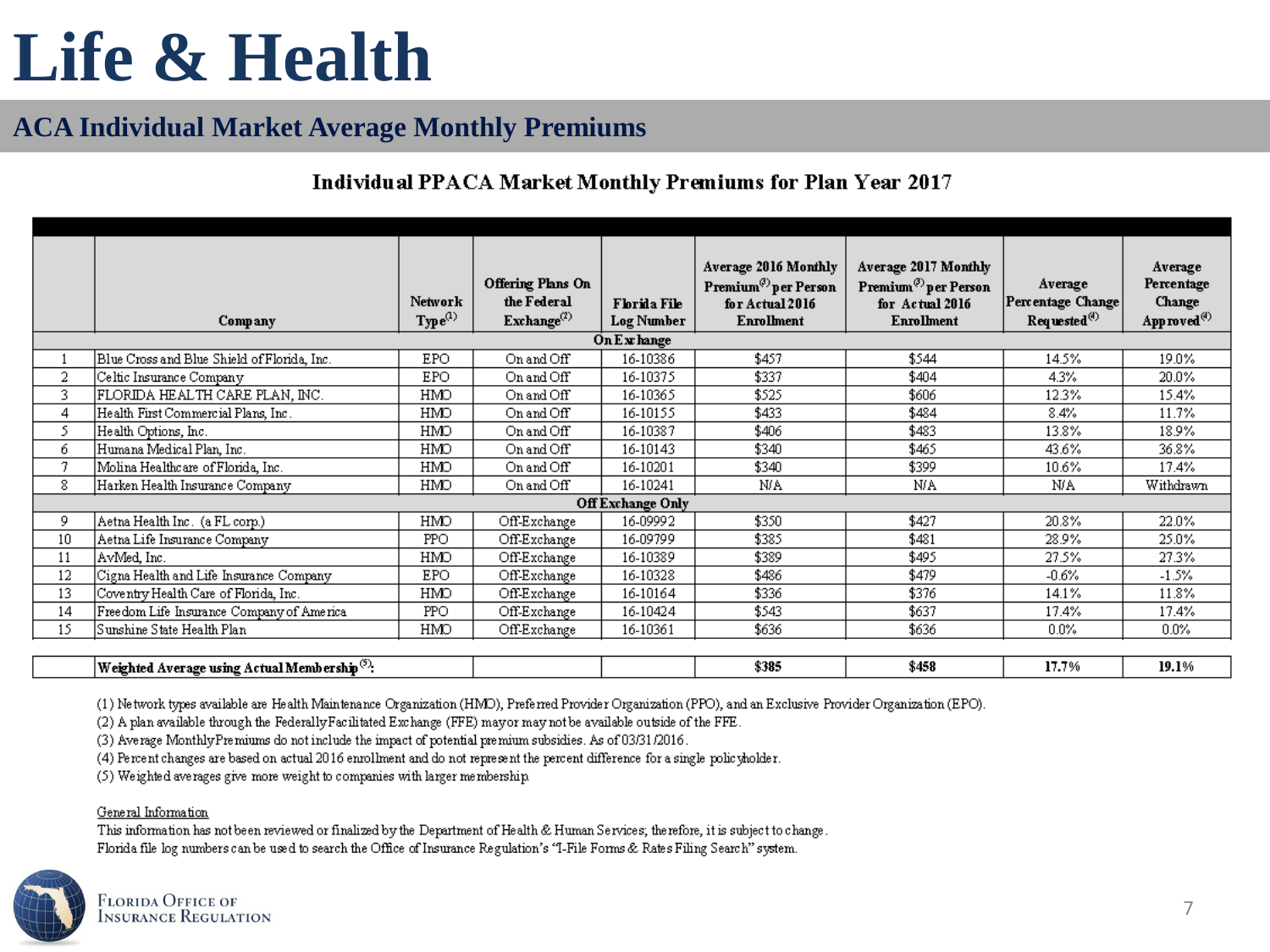## **OIR Industry Conference**

**October 25-26, 2016** 

More than 230 insurance industry professionals, stakeholders, and special guests from all over the country attended the 2016 Industry Conference at the Florida State Conference Center.

The Conference spanned two days with 30 members of the Office staff either giving presentations or participating in roundtable discussions.

Attendees this year included forms analysts, compliance officers, product development managers, and attorneys. The attendees had access to general session presentations and multiple break-out sessions.

### **Topics Included:**

- Applications Process
- I-File Form & Rate Filing System
- Affordable Care Act (ACA)
- Disaster Reporting
- Homeowners Insurance
- Private Passenger Auto Insurance
- Long-Term Care Insurance
- Continuing Care Retirement Communities
- Wall of Wind & Florida Public Loss Model
- Trade Secret Overview
- Legislative Update
- Market Investigations
- Solvency Issues & Updates